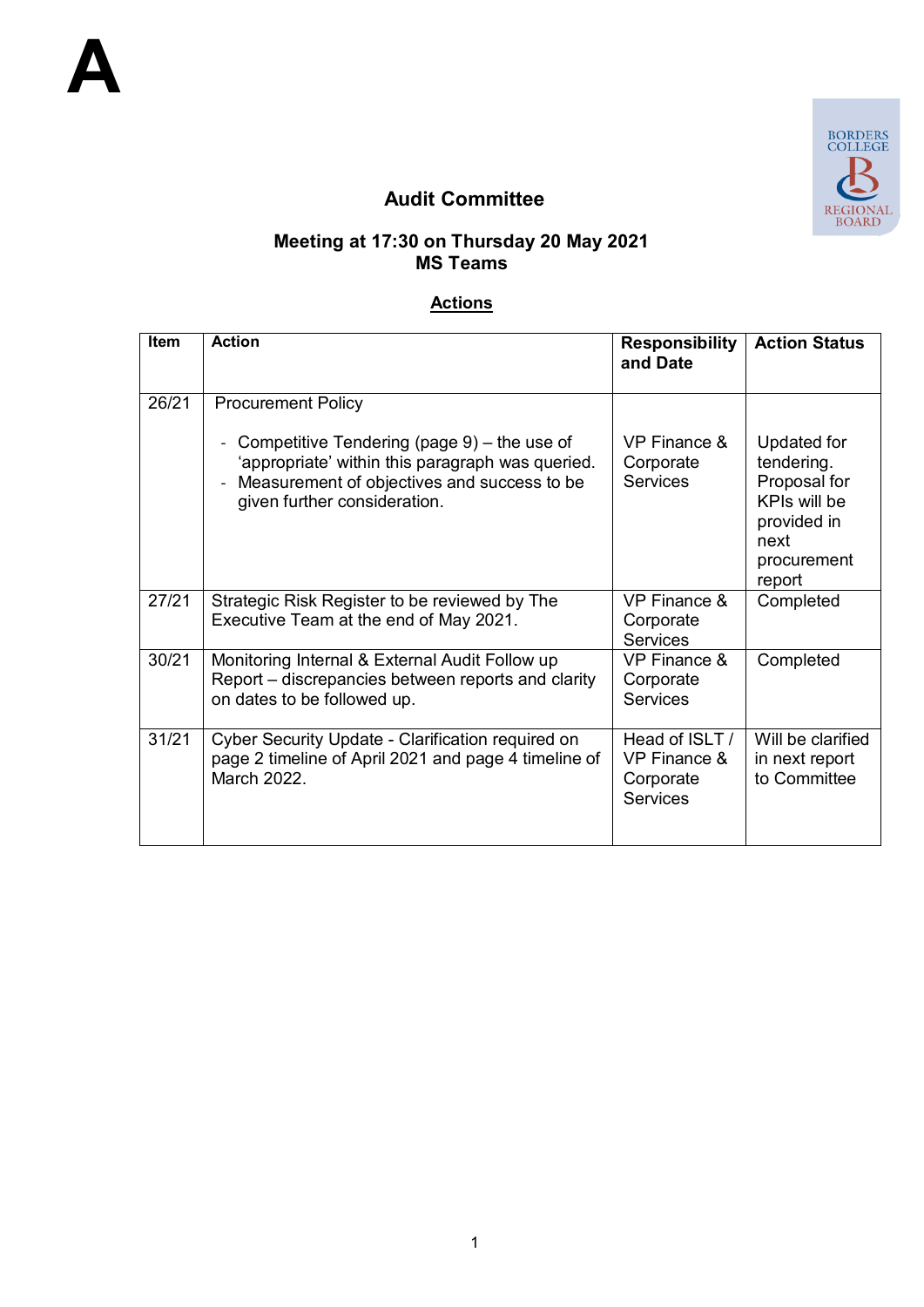# **Audit Committee**

#### **Meeting at 17:30 on Thursday 20 May 2021 MS Teams**



## **MINUTES**

| <b>ITEM</b>      | <b>MINUTES</b>                                                                                                                                                                  |
|------------------|---------------------------------------------------------------------------------------------------------------------------------------------------------------------------------|
| Present          | Paul Scrimger (Chair)<br><b>Carol Gillie</b><br>David Johnson<br>Ann Letham                                                                                                     |
| In<br>Attendance | <b>Bryan McGrath</b><br>Angela Cox (Principal)<br>Ingrid Earp (Regional Board Secretary)<br>David Eardley (Azets)<br>Scott McCready (Wylie & Bisset)<br>Lorraine Sulo (Minutes) |
|                  | Members met with the auditors separately prior to the start of the meeting.                                                                                                     |
| 17/21            | <b>Chair's Welcome</b>                                                                                                                                                          |
|                  | The Chair welcomed everyone to the meeting.                                                                                                                                     |
| 18/21            | <b>Declaration of Conflict of Interest</b>                                                                                                                                      |
|                  | There were no declarations of any conflict of interest.                                                                                                                         |
| 19/21            | <b>Register of Members' Interests</b>                                                                                                                                           |
|                  | No items were raised.                                                                                                                                                           |
| 20/21            | <b>Apologies for Absence</b>                                                                                                                                                    |
|                  | Apologies had been received from Jen MacKenzie, Support Staff Member,<br>and Hazel Robertson, VP Finance and Corporate Services.                                                |
| 21/21            | Minutes of Meeting held on Thursday 4 February 2021 - Paper A                                                                                                                   |
|                  | The minutes from the previous meeting held on 4 February 2021 were<br>approved.                                                                                                 |
| 22/21            | <b>Matters Arising</b>                                                                                                                                                          |
|                  | There were no matters arising or further comments on the actions from the<br>previous meeting.                                                                                  |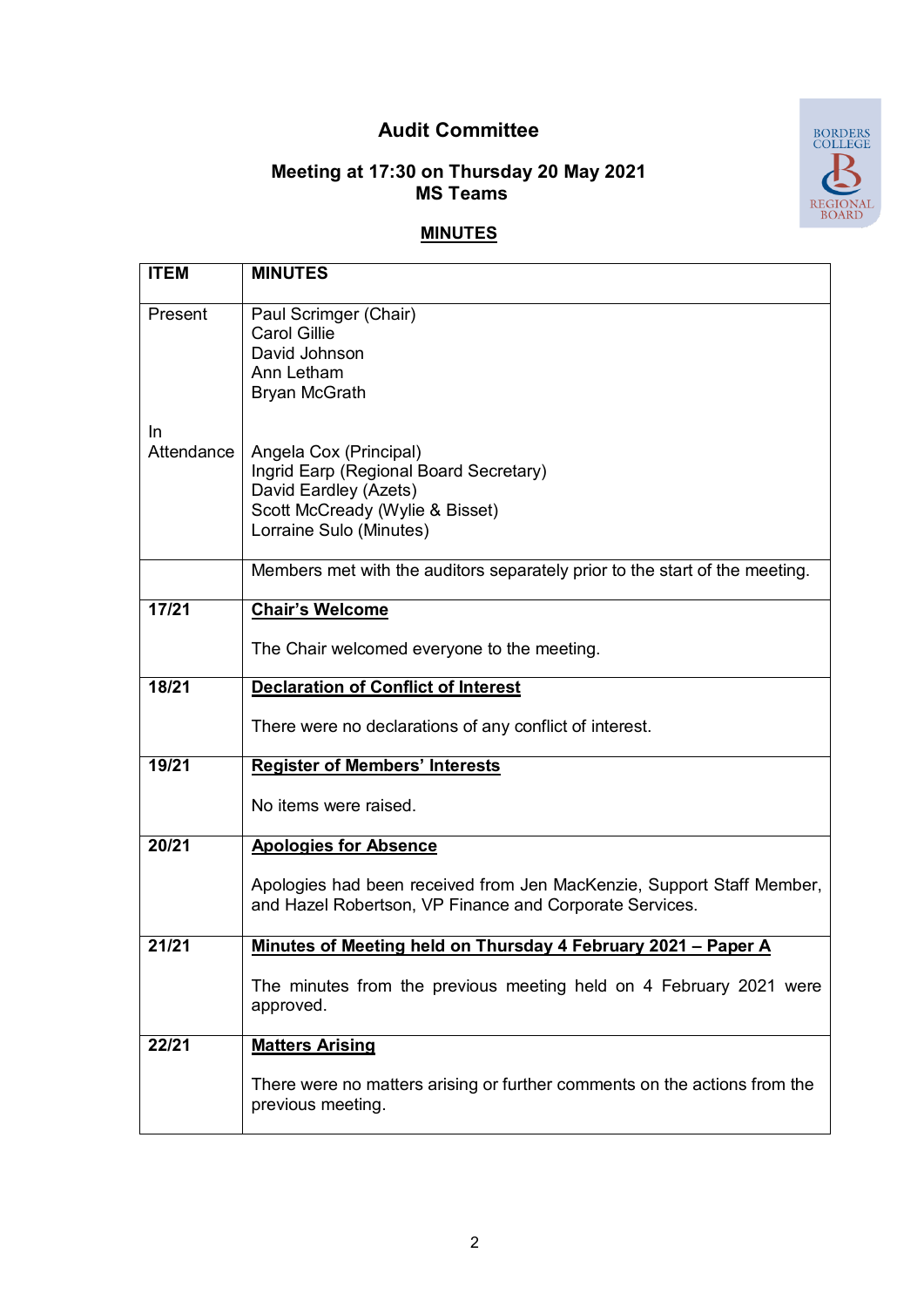| 23/21 | Draft External Audit Plan 2020-21 - Paper B                                                                                                                                                                                                                                                                                                                                                                                                                                                                |  |
|-------|------------------------------------------------------------------------------------------------------------------------------------------------------------------------------------------------------------------------------------------------------------------------------------------------------------------------------------------------------------------------------------------------------------------------------------------------------------------------------------------------------------|--|
|       | The External Audit Plan for 2020-21 which was prepared by Azets following<br>discussions with the College was presented to members by D Eardley.                                                                                                                                                                                                                                                                                                                                                           |  |
|       | The core elements of the audit would include:                                                                                                                                                                                                                                                                                                                                                                                                                                                              |  |
|       | the 20/21 annual report and accounts and related matters;<br>$\bullet$<br>the College's arrangements for governance and transparency, financial<br>$\bullet$<br>management, financial sustainability and value for money and<br>the College's participation in the National Fraud Initiative and any other<br>$\bullet$<br>work requested by Audit Scotland.                                                                                                                                               |  |
|       | D Eardley advised that due to the uncertainty of when the current COVID-<br>19 restrictions would end, the assumption was that this year's audit would<br>be carried out remotely, however, this would depend on guidance nearer<br>the time. The audit fee reflected the level of work which was required in<br>response to the key audit risks identified.                                                                                                                                               |  |
|       | In response to a question from a Member, the Restricted Wider Scope<br>Audit and the Code of Audit Practice was explained. The recognition of a<br>material uncertainty around asset valuation in response to COVID-19 was<br>also highlighted. This was due to valuation reports being issued to a range<br>of public sector bodies during a very different pandemic market.                                                                                                                              |  |
|       | Members thanked D Eardley and approved the External Audit Plan.                                                                                                                                                                                                                                                                                                                                                                                                                                            |  |
| 24/21 | Draft Internal Audit Plan 2021-22 - Paper C                                                                                                                                                                                                                                                                                                                                                                                                                                                                |  |
|       | The Draft Internal Audit Plan was outlined by S McCready, Wylie & Bisset.                                                                                                                                                                                                                                                                                                                                                                                                                                  |  |
|       | A Cox highlighted the additional days which were included for the review of<br>the finance procedures and recommended that this work be included, given<br>the lengthy period of time it had been outstanding and the potential to<br>provide efficiencies.                                                                                                                                                                                                                                                |  |
|       | The process of internal audits was explained by S McCready. Members<br>reviewed the proposed areas for audit. The inclusion of payroll was<br>questioned, and it was noted that a payroll audit had been carried out<br>during 2018/19 and therefore was not part of this cycle. The Risk<br>Management audit would be carried out in two parts, with part one<br>reviewing the new risk structure and its adequacy, followed with part two in<br>March 2022 which would review the structure in practice. |  |
|       | Members approved the Internal Audit Plan for 2021-22.                                                                                                                                                                                                                                                                                                                                                                                                                                                      |  |
| 25/21 | Internal Audit Assignment - Follow-up Review - Paper D                                                                                                                                                                                                                                                                                                                                                                                                                                                     |  |
|       | An overview of the paper was provided by S McCready. The audit had<br>concluded a substantial level of assurance with seven of the thirteen<br>recommendations fully implemented. Three had been partially<br>implemented with a further three not implemented.                                                                                                                                                                                                                                            |  |
|       | A Member asked if the auditors present felt that this paper was acceptable<br>given the delays in actioning some items. Members discussed the                                                                                                                                                                                                                                                                                                                                                              |  |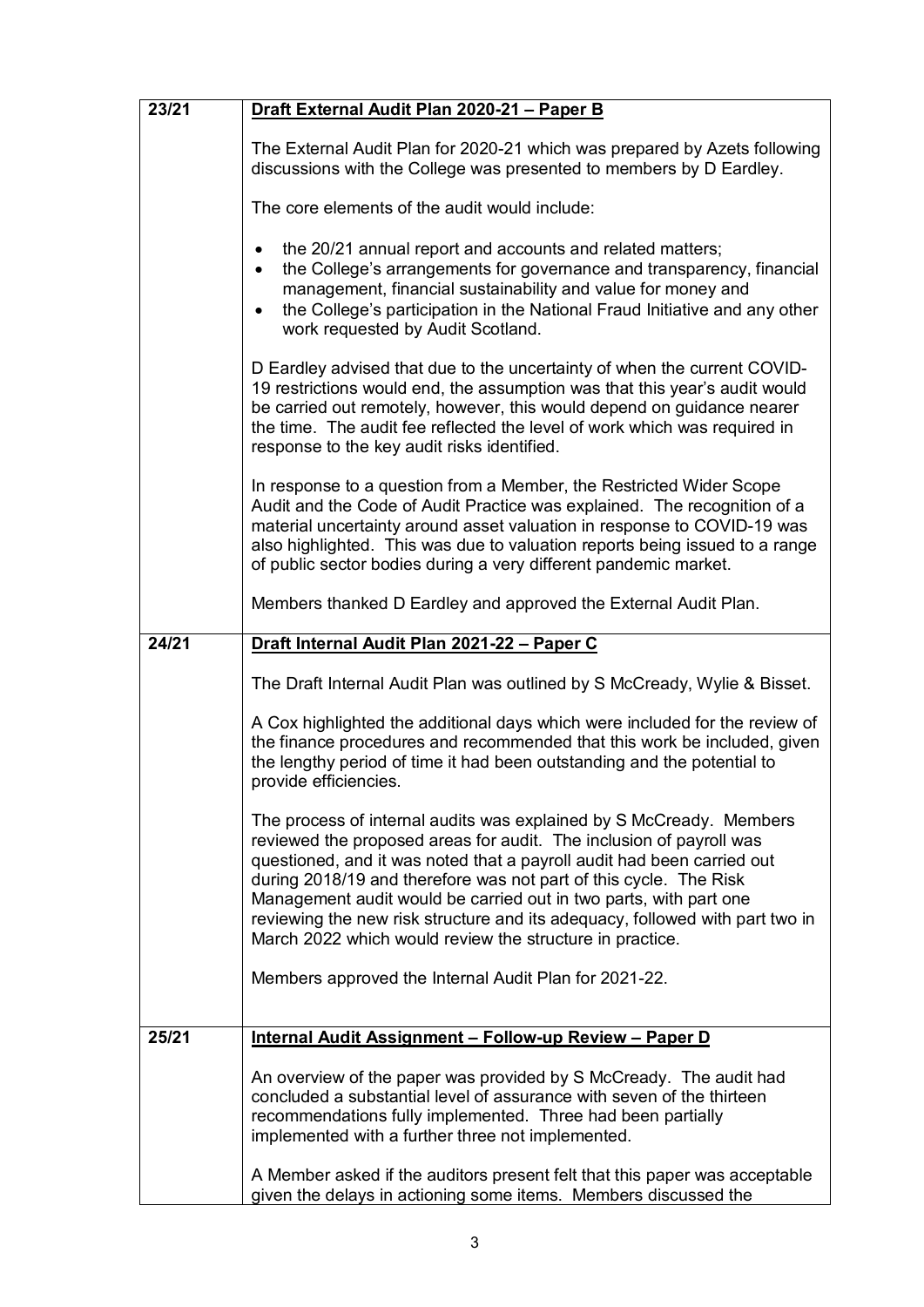|       | recommendations which remained outstanding. A Cox advised that due to<br>the crisis situation of COVID-19 it had been necessary to prioritise<br>resources which had impacted on the completion of the recommendations,<br>however, all three risks were of a low category with no material bearing on<br>the level of risk to the College. The auditors agreed that resource<br>prioritisation had been necessary for many organisations through the<br>pandemic and had no concerns regarding the new proposed timings.<br>Members were content with the reassurance provided.<br>Members approved the report. |
|-------|------------------------------------------------------------------------------------------------------------------------------------------------------------------------------------------------------------------------------------------------------------------------------------------------------------------------------------------------------------------------------------------------------------------------------------------------------------------------------------------------------------------------------------------------------------------------------------------------------------------|
| 26/21 | <b>Procurement Policy - Paper E</b>                                                                                                                                                                                                                                                                                                                                                                                                                                                                                                                                                                              |
|       | The new Procurement Policy was a combination of the previous<br>Procurement Strategy and Policy documents with input having been<br>received from APUC and internal approvals held. The text which was<br>highlighted in yellow had since been updated.                                                                                                                                                                                                                                                                                                                                                          |
|       | The following points were raised:                                                                                                                                                                                                                                                                                                                                                                                                                                                                                                                                                                                |
|       | Competitive Tendering (page 9) – the use of 'appropriate' within this<br>paragraph was queried.<br>Measurement of objectives and success to be given further<br>$\bullet$<br>consideration.                                                                                                                                                                                                                                                                                                                                                                                                                      |
|       | A Member asked how the Committee, and Board, would know the Strategy<br>has been implemented and how success would be measured, with another<br>asking what the success of one of the objectives which refers to 'to enable<br>innovation and service delivery' would look like. A Cox noted that<br>procurement expenditure is reported to the Board, and other items would<br>be taken back to the VP Finance and Corporate Services.                                                                                                                                                                          |
|       | <b>ACTION: VP</b><br><b>F&amp;CS</b><br>Members approved the policy in principle, subject to the points raised.                                                                                                                                                                                                                                                                                                                                                                                                                                                                                                  |
| 27/21 | <b>Strategic Risk Register - Paper F</b>                                                                                                                                                                                                                                                                                                                                                                                                                                                                                                                                                                         |
|       | A review of the Strategic Risk Register had been completed by The<br>Executive Team on 10 May 2021. A Cox advised that there had been a<br>slight concern regarding meeting the target for credits which was due to a<br>decrease in recruitment numbers, however, the situation was improving<br>and would be reviewed again by The Executive Team at the end of May<br>2021.                                                                                                                                                                                                                                   |
|       | <b>ACTION: VP</b><br><b>F&amp;CS</b><br>Members noted the report with no further risks raised.                                                                                                                                                                                                                                                                                                                                                                                                                                                                                                                   |
| 28/21 | <b>External Effectiveness Review Recommendations - Paper G</b>                                                                                                                                                                                                                                                                                                                                                                                                                                                                                                                                                   |
|       | Recommendations from the EER had been incorporated into the Board<br>Development and Enhancement Plan. The monitoring of progress would<br>be reported to future Committee meetings.                                                                                                                                                                                                                                                                                                                                                                                                                             |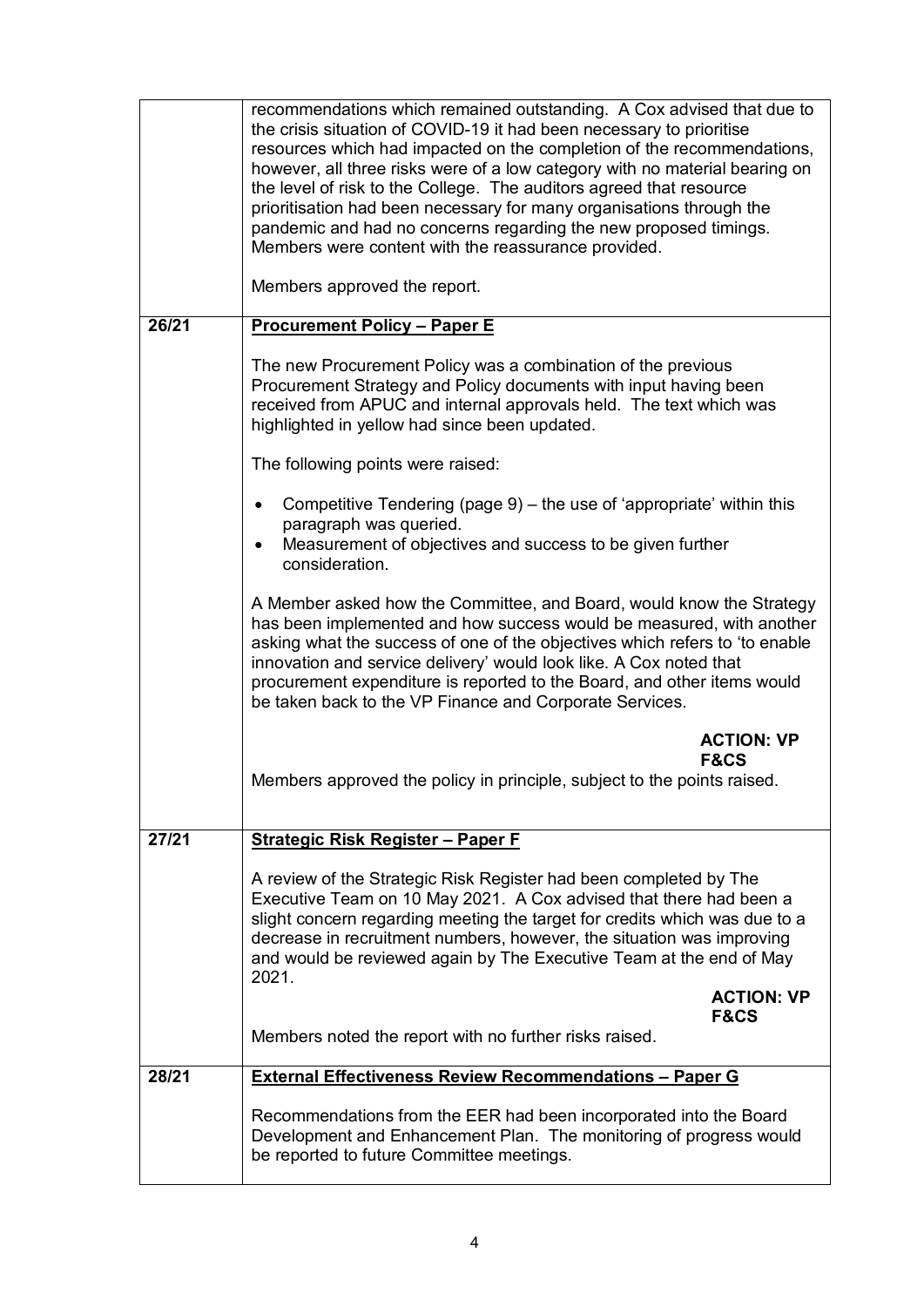|       | Part of the action plan would include the development of a suite of KPIs, to<br>report to and inform the Regional Board, through discussions with<br>individual Committees with longer term plans for a digital dashboard.                                                                                                                                         |  |  |
|-------|--------------------------------------------------------------------------------------------------------------------------------------------------------------------------------------------------------------------------------------------------------------------------------------------------------------------------------------------------------------------|--|--|
|       | Members noted the report.                                                                                                                                                                                                                                                                                                                                          |  |  |
| 29/21 | Updated Internal Audit Plan 2020-21 - Paper H                                                                                                                                                                                                                                                                                                                      |  |  |
|       | The Internal Audit Plan for 2020-21 had been updated to show the<br>rescheduled assignment dates for the Value for Money audits which would<br>begin on 28 June 2021.                                                                                                                                                                                              |  |  |
|       | Members noted the report.                                                                                                                                                                                                                                                                                                                                          |  |  |
| 30/21 | <b>Monitoring Internal &amp; External Audit Follow up Report - Paper I</b>                                                                                                                                                                                                                                                                                         |  |  |
|       | The information paper provided an update on progress with the outstanding<br>recommendations raised by Internal and External Audit. A Cox advised on<br>the following points:                                                                                                                                                                                      |  |  |
|       | Two new items – Information Governance and IT Systems<br>Electronic systems policy update - the policy was issued to JCCP and<br>$\bullet$<br>approved in March.                                                                                                                                                                                                   |  |  |
|       | Members discussed the report and noted some discrepancies were evident<br>when compared to the February 2021 paper, such as the Information<br>Governance report as previously raised. An explanation and commentary<br>on the changes in completion dates between papers was also requested.<br><b>ACTION: VP</b><br><b>F&amp;CS</b><br>Members noted the report. |  |  |
|       |                                                                                                                                                                                                                                                                                                                                                                    |  |  |
| 31/21 | <b>Cyber Security Update - Paper J</b>                                                                                                                                                                                                                                                                                                                             |  |  |
|       | The information paper provided an update on the College's Cyber Security<br>enhancements along with the recommendations outlined within the recent<br><b>Cyber Resilience Technical Assessment.</b>                                                                                                                                                                |  |  |
|       | Point raised:                                                                                                                                                                                                                                                                                                                                                      |  |  |
|       | Clarification required regarding page 2 timeline of April 2021 and page<br>$\bullet$<br>4 timeline of March 2022.                                                                                                                                                                                                                                                  |  |  |
|       | <b>ACTION: VP</b>                                                                                                                                                                                                                                                                                                                                                  |  |  |
|       | <b>F&amp;CS / Head of</b><br><b>ISLT</b>                                                                                                                                                                                                                                                                                                                           |  |  |
|       |                                                                                                                                                                                                                                                                                                                                                                    |  |  |
| 32/21 | <b>Equality, Diversity &amp; Inclusion (Standing item)</b>                                                                                                                                                                                                                                                                                                         |  |  |
|       | No items were raised.                                                                                                                                                                                                                                                                                                                                              |  |  |
|       |                                                                                                                                                                                                                                                                                                                                                                    |  |  |
| 33/21 | <b>Committee Papers for Publication (Standing item)</b>                                                                                                                                                                                                                                                                                                            |  |  |
|       | No draft or commercially sensitive papers would be published.                                                                                                                                                                                                                                                                                                      |  |  |